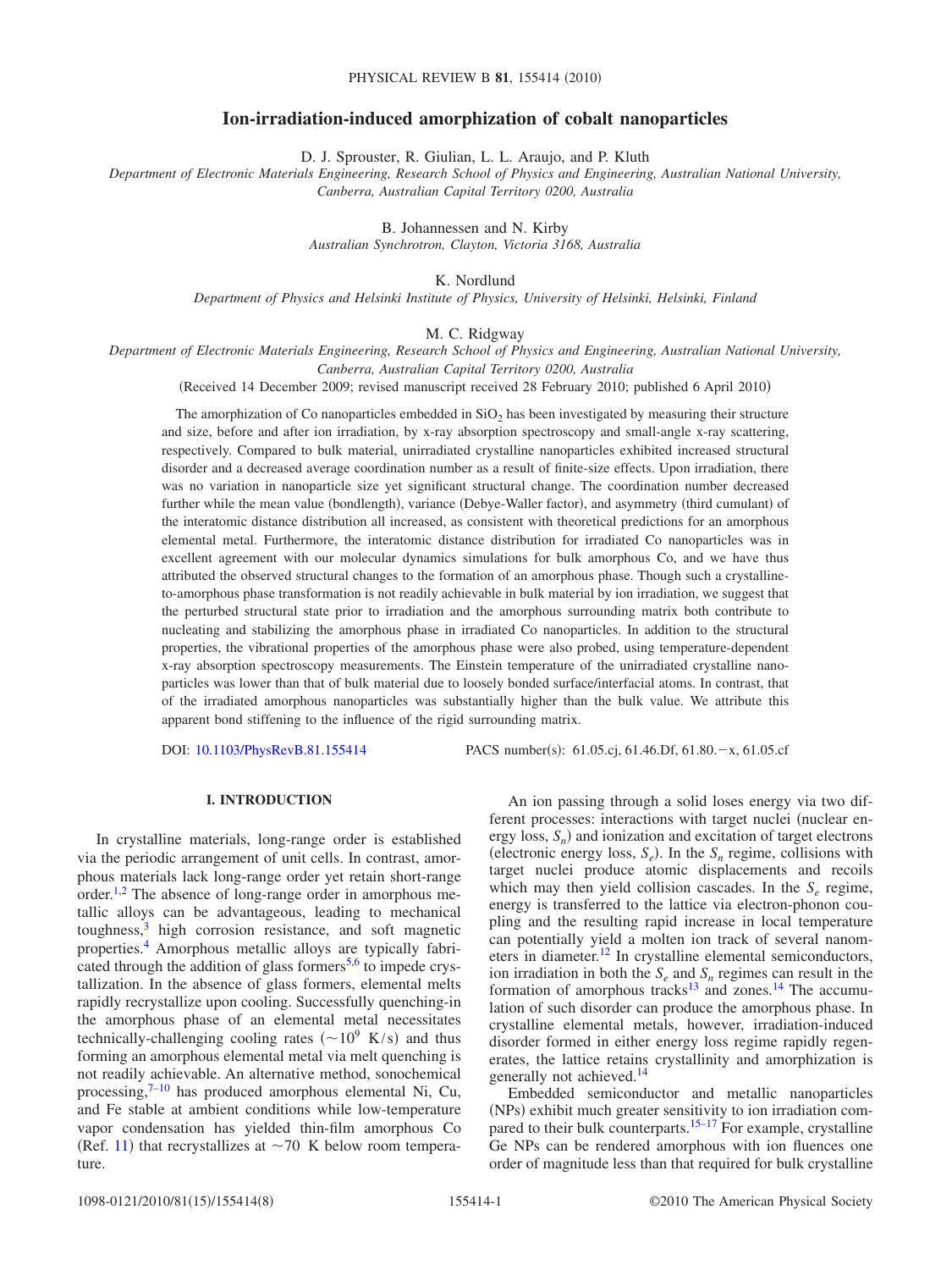Ge[.15](#page-7-12) Furthermore, the formation of an irradiation-induced amorphous phase was achieved in crystalline Cu NPs even though no structural changes were observed in irradiated bulk crystalline material.<sup>16</sup> Ion irradiation of Au NPs has also produced a highly disordered state not observed for bulk material[.18](#page-7-15) For both the semiconductor and metallic NPs, x-ray absorption spectroscopy (XAS) measurements demonstrated that structural disorder in the crystalline NPs *before* irradiation was enhanced relative to bulk crystalline material. Complementary molecular dynamics (MD) simulations for embedded crystalline Ge NPs showed atoms in close proximity to the crystalline semiconductor/amorphous matrix interface were indeed in a disordered, higher-energy state.<sup>19</sup> We have suggested that the sensitivity of both semiconductor and metallic NPs to ion irradiation was the result of the intrinsic disorder inherent in particles of this size in combination with a potentially structurally stabilizing amorphous matrix.

We now examine the irradiation-induced amorphization of crystalline Co NPs to determine whether previous observations were particular to Cu or, in fact, extend to other cubic metals in general [although bulk Co has a hexagonally closepacked (HCP) crystal phase, ion beam synthesized Co NPs can be either HCP or face-centered cubic (FCC) (Refs. [20](#page-7-17) and [21](#page-7-18))]. The NP shape, size, and structure were characterized by cross-sectional transmission electron microscopy (XTEM), small-angle x-ray scattering (SAXS) and XAS, respectively. We have also performed MD simulations of the bulk amorphous metal for comparison with experimental results and have investigated the vibrational properties of amorphous Co NPs using temperature-dependent XAS measurements. We show that crystalline Co NPs can indeed be amorphized by ion irradiation, the resulting structure is stable at ambient conditions and the experimentally determined interatomic distance distribution agrees well with MD simulations of the amorphous phase. Furthermore, the vibrational properties, characterized by the Einstein temperature, differ significantly relative to crystalline material in both NP and bulk form, indicative of stiffer bonding in amorphized NPs. The manuscript is structured as follows: experimental procedures for the formation and characterization of Co NPs, as well as details of the MD simulations, are described in Sec. [II;](#page-1-0) in Sec. [III,](#page-2-0) experimental and simulation results are presented, including the crystalline-to-amorphous and amorphous-to-crystalline transformations and the structural and vibrational properties are discussed; finally, in Sec. [IV](#page-6-0) we summarize our main conclusions.

## **II. EXPERIMENT AND SIMULATION**

<span id="page-1-0"></span>Co NPs were prepared by implanting  $59^{\circ}$ Co ions into  $2$ - $\mu$ m-thick amorphous silica (SiO<sub>2</sub>) layers thermally grown on Si (100) substrates. Our choice of matrix was governed by the potential technological applications of Co NPs embedded in silica, including magnetic and optical devices. $22,23$  $22,23$ A multiple energy  $(0.75, 1.00,$  and  $1.40$  MeV), multiple fluence (4.4, 4.8, and  $10.6 \times 10^{16} / \text{cm}^2$ ) implantation sequence was performed at liquid- $N_2$  temperature to yield a nearconstant Co concentration of  $\sim$ 3 at.% over depths of

 $0.75-1.40$   $\mu$ m. Samples were annealed for 1 h at 800 °C in forming gas (5%  $\rm H_2/95\%$  N<sub>2</sub>) then irradiated at room temperature and normal incidence with 9 MeV <sup>197</sup>Au ions to a fluence of  $2 \times 10^{13} / \text{cm}^2$ . The  $S_e$  ( $S_n$ ) energy losses for 9 MeV Au ions in  $SiO_2$  and Co, as calculated with TRIM,<sup>[24](#page-7-21)</sup> are 2.6  $(1.4)$  and 5.2  $(3.9)$  keV/nm, respectively. In general,  $S_e$  exceeds  $S_n$  as anticipated for this relatively high Au ion energy. [Note that values of  $S_e(SiO_2)$  in excess of  $\sim$ 2 keV/nm are sufficient to induce a molten ion track within the  $SiO<sub>2</sub>$ matrix $25,26$  $25,26$ . Similarly, the energy losses in Co are greater than in  $SiO<sub>2</sub>$  given the greater atomic number of the former.

The NP shape and size were quantified with XTEM and SAXS, respectively. XTEM samples were prepared entirely at or below room temperature to avoid thermally induced recrystallization. Electron transparency was achieved with conventional mechanical thinning, polishing, and dimpling followed by ion milling at liquid- $N_2$  temperature with 3.5 keV Ar ions at an incident angle of 4°. XTEM bright-field images and electron diffraction (ED) patterns were acquired using a Phillips CM300 microscope operating at 300 kV.

Transmission SAXS measurements were performed at beamline 13-ID of the Australian Synchrotron using 11.3 keV x rays. SAXS samples were prepared following the method described in Ref. [27](#page-7-24) which yielded a self-supporting, substrate-free, NP-rich  $SiO<sub>2</sub>$  layer for high-resolution transmission SAXS measurements. The scattering intensity  $I(Q)$ , where *Q* is the scattering vector defined by  $Q = (4\pi/\lambda)\sin \theta$ ,  $\lambda$  is the wavelength of the incident x rays and  $\theta$  is half the scattering angle, was collected for 5 s at a camera length of 1871 mm. A scattering spectrum from an unimplanted and unirradiated  $SiO<sub>2</sub>$  layer was subtracted from all NP spectra. The maximum entropy method (MEM) (Ref. [28](#page-7-25)) was used to determine the NP size distribution. Spherical particles were assumed, consistent with XTEM observations.

Fluorescence-mode XAS measurements, including both x-ray absorption near-edge and extended x-ray absorption fine structure spectroscopy XANES and EXAFS, respectively), were performed at beamline 20-B of the Photon Factory. The NP-rich  $SiO<sub>2</sub>$  layer was isolated by removing the Si substrate through mechanical grinding and selective wetchemical etching with KOH.<sup>29</sup> Multiple layers were then stacked between two Kapton windows. This sample preparation method enables high resolution measurements as considerable NP material can be concentrated within a sample holder and scattering from the Si substrate is eliminated. Samples were measured at the Co *K*-edge (7.709 keV) between temperatures of 15–300 K. Spectra were recorded using a  $6 \times 6$  pixel-array Ge detector with the Si (111) monochromator detuned by 50% for harmonic rejection. Data were collected to a photoelectron wave-number  $(k)$  value of 15 Å−1. For energy calibration, a HCP Co reference foil was simultaneously measured in transmission mode.

Background subtraction, spectra alignment and normal-ization of the EXAFS data were performed using ATHENA.<sup>[30](#page-7-27)</sup> The position of the Co *K*-edge was determined from the maximum of the first derivative of the absorption spectra. EXAFS spectra were then Fourier-transformed (FT) over a *k* range of  $3.3-13.0$  Å<sup>-1</sup> and back FT over a nonphasecorrected radial distance  $(R)$  range of 1.4–2.7 Å to isolate the scattering contribution from the first-nearest-neighbor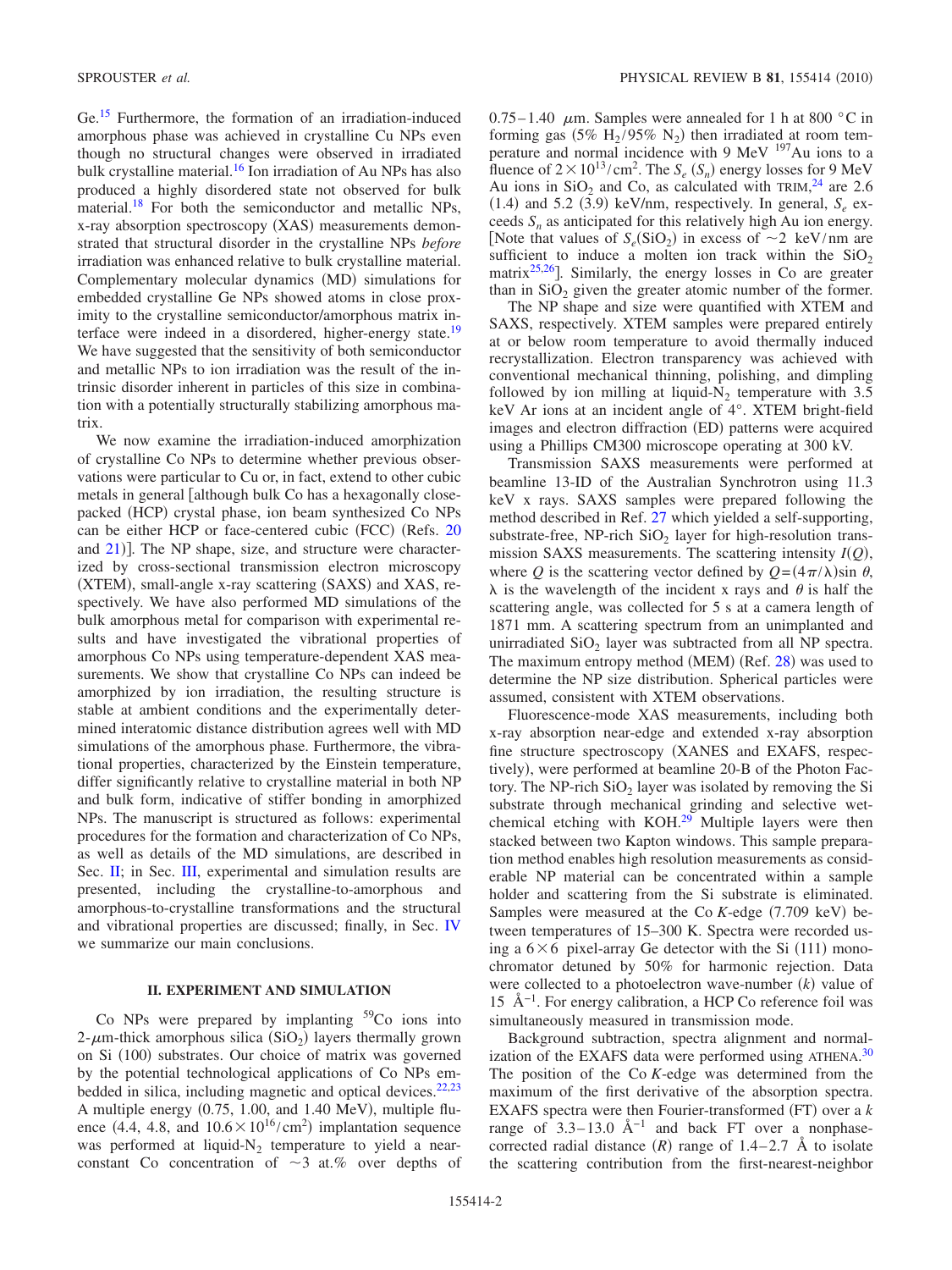(FNN) shell. Structural parameters were determined with AR-TEMIS (Ref. [30](#page-7-27)) utilizing IFEFFIT (Ref. [31](#page-7-28)) with theoretical scattering amplitudes and phase shifts calculated *ab initio* with FEFF8.<sup>32</sup> The amplitude reduction factor  $(S_0^2 = 0.78 \pm 0.03)$  and energy shift parameter  $(\Delta E_0)$  $(S_0^2)$  $= 0.78 \pm 0.03$ parameter  $= 8.93 \pm 0.47$  were determined for the HCP standard and then fixed for the subsequent fitting of all NP spectra. The coordination number  $(CN)$  was set to 12 for the HCP standard and floated for the NP samples. The bondlength (BL), Debye-Waller (DW) factor, and asymmetry parameter  $(C_3)$ were all floated during the fitting and multiple *k* weights of 1–3 were used to reduce inter-parameter correlation.

For the temperature-dependent EXAFS analysis, the evolution of the FNN structural parameters was determined by individually fitting each data set over the 15–300 K temperature range with the CN fixed to the value determined from the lowest-temperature measurement  $(15 K)$  while the BL, DW factor and  $C_3$  were allowed to float. The temperature dependence of the DW factor and  $C_3$  were then fitted with Eqs.  $(1)$  $(1)$  $(1)$  and  $(2)$  $(2)$  $(2)$  in Sec. [III,](#page-2-0) respectively, to determine the Einstein temperature, the structural contributions to disorder and asymmetry, and the cubic anharmonicity constant.

Interatomic distance distributions for amorphous Co were obtained from MD simulations with PARCAS (Ref. [33](#page-7-30)) and the embedded-atom-method using the interatomic potential of Pasianot and Savino. $34$  A cell with 4000 atoms in randomly-generated positions was first created using a minimum Co-Co distance of 1.8 Å as the only physical constraint. The initial simulation cell was a cube of side length 3.6 nm with periodic boundary conditions implemented to mimic continuous bulk material. The ensemble was heated to 5000 K for 1 ps to ensure complete melting then quenched to 20 K at cooling rates of 1.0, 0.1, 0.01, and 0.001 K/fs. During quenching, the system temperature was forced to the target temperature at each time step. Before and after quenching, the system temperature and pressure were controlled following Berendsen *et al.*[35](#page-7-32) using time constants of 200 fs and 10 ps, respectively. Structural parameters were extracted once the temperature and pressure had reached 20 K and (on average) 0, respectively. From the final atom positions, the interatomic distance distribution was obtained with a bin width of 0.02 Å.

### **III. RESULTS AND DISCUSSION**

<span id="page-2-0"></span>Figures  $1(a)$  $1(a)$  and  $1(b)$  show XTEM images for crystalline (c-) and irradiated (a-) Co NPs, respectively, confirming the spherical shape of the NPs before and after irradiation. The ED patterns were first integrated radially then replotted as a function of inter-planar distance  $(d)$  as shown in the Fig. [1](#page-2-1)(b) inset. The unirradiated c-Co NPs are comprised of a mixture of HCP and FCC phases. The well-defined peaks typical of randomly-oriented crystalline NPs vanish upon irradiation, consistent with (though not necessarily indicative of) the formation of an amorphous phase.

Figure  $2(a)$  $2(a)$  shows background-corrected SAXS spectra for the c- and a-Co NPs and the corresponding fits as a solid line while Fig.  $2(b)$  $2(b)$  demonstrates the normalized size distributions are clearly Gaussian in shape. The calculated average

<span id="page-2-1"></span>

FIG. 1. (Color online) XTEM images of c-Co NPs (a) and a-Co  $NPs$  (b). The inset in (b) shows integrated ED patterns.

NP diameter, from Fig.  $2(b)$  $2(b)$ , before and after irradiation was  $3.7 \pm 1.0$  nm and  $3.6 \pm 1.0$  nm, respectively and thus irradiation did not produce a change in NP size. These results agree well with the TRIDYN (Ref. [36](#page-7-33)) simulations shown in Fig. [3](#page-3-0) for irradiation-induced atomic inter-mixing of a Co layer (3.7 nm) embedded in an  $SiO<sub>2</sub>$  layer and irradiated with Au ions to a fluence of  $2 \times 10^{13} / \text{cm}^2$ .<sup>[37](#page-7-34)</sup> Recoiled Co, Si and O atoms slightly alter the Co atomic depth distribution leading to a less well defined  $Co/SiO<sub>2</sub>$  interface after irradiation. Intermixing of the matrix constituents and Co layer is clearly minimal and well below that required to stabilize the amorphous phase in bulk Co through the addition of Si and O

<span id="page-2-2"></span>

FIG. 2. (Color online) Background-subtracted SAXS intensities for c- and a-Co NPs with spectra offset for comparison (a) and normalized NP size distributions (b). The solid lines overlaying the data in (a) are fits with the MEM (Ref. [28](#page-7-25)) discussed in Sec. [II.](#page-1-0)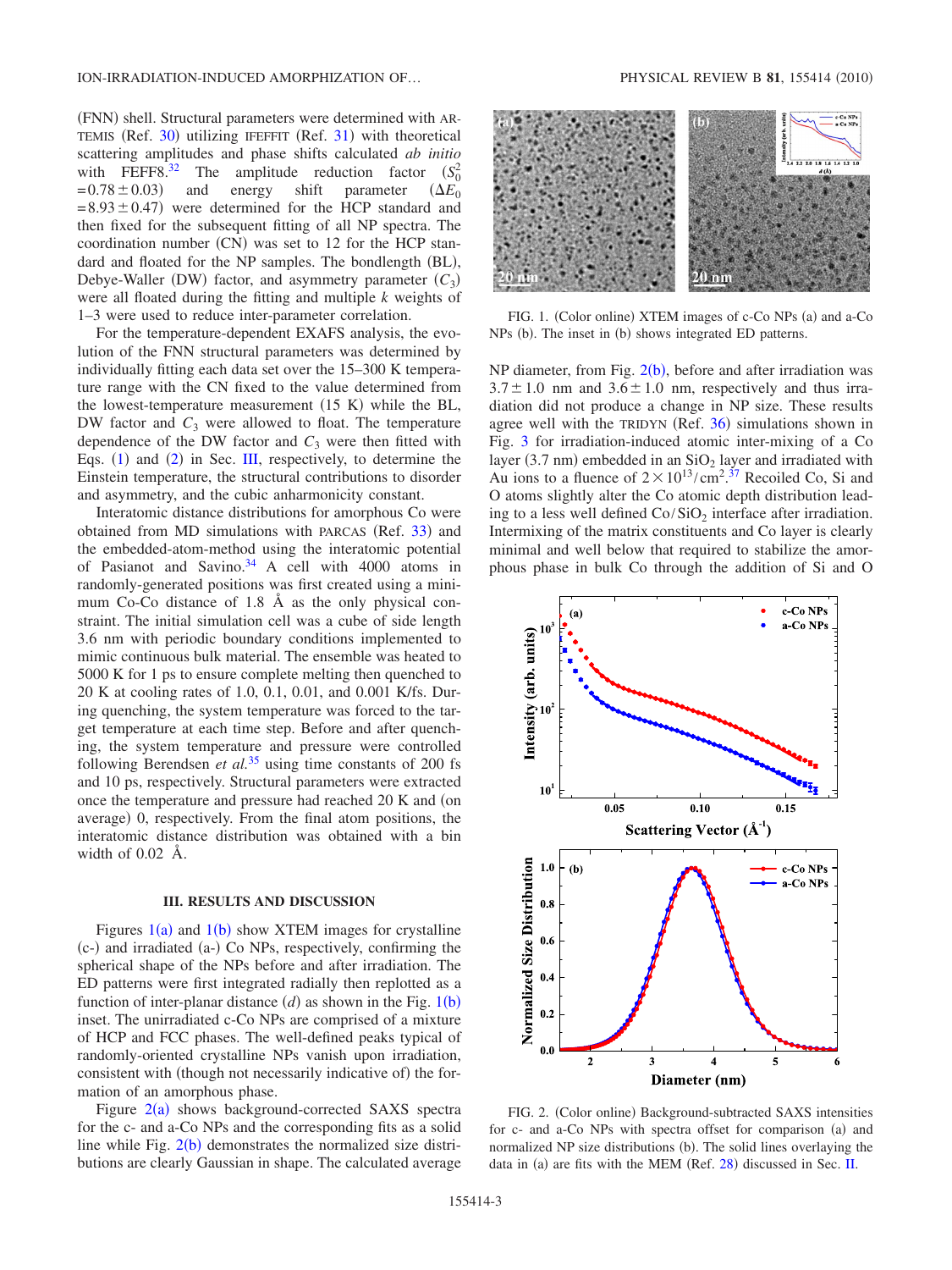<span id="page-3-0"></span>

FIG. 3. (Color online) TRIDYN (Ref. [36](#page-7-33)) simulation of ion-beam mixing in a 3.7 nm Co layer embedded in  $SiO<sub>2</sub>$  induced by Au irradiation.

atoms[.5](#page-7-4) As such, we contend the irradiation-induced structural changes described below do not result from the presence of recoiled matrix constituents. With reference to the experimental section, the  $S_n$  and  $S_e$  are comparable. For us to identify if one or both energy loss regimes is/are responsible for the observed amorphization would necessitate comparable experiments as a function of Au ion energy.

XANES spectra for three standards plus c- and a-Co NPs are shown in Fig. [4.](#page-3-1) Given a sensitivity to valence state, crystallographic phase, multiple scattering effects and more, XANES is an effective means of "fingerprinting" a material under investigation.<sup>27[,38,](#page-7-35)[39](#page-7-36)</sup> For example, the XANESdetermined HCP and FCC fractions in the c-Co NPs are 22 and 78%, respectively, as detailed elsewhere. $21$  The prominent features of the bulk Co and c-Co NP spectra in Fig. [4](#page-3-1) result from multiple scattering resonances of the 1*s* photoelectron. $40$  The a-Co NP spectrum (and those of disordered or amorphous materials in general) exhibits less fine structure due to the loss of such multiple scattering contributions[.10](#page-7-7)[,27](#page-7-24) This spectrum is also similar to that reported previously for thin-film amorphous  $Co<sup>11</sup>$  For the given Au ion fluence  $(2 \times 10^{13} / \text{cm}^2)$ , evidence of an oxide component in the form of recoiled Co atoms in the matrix and/or Co atoms at the slightly intermixed NP/matrix inter-

<span id="page-3-1"></span>

FIG. 4. (Color online) XANES spectra at the Co K edge for bulk HCP and FCC Co, c-Co NPs, a-Co NPs, and bulk  $c$ -Co<sub>3</sub>O<sub>4</sub> with spectra offset for comparison.

<span id="page-3-2"></span>

FIG. 5. (Color online)  $k^3$ -weighted EXAFS spectra (a) and phase-corrected FT spectra (b) for bulk HCP Co, c- and a-Co NPs. The closed symbols in (b) show the corresponding fits of the FNN. Spectra for bulk FCC Co were very similar to those of bulk HCP Co and thus, for clarity, were not included. For a detailed comparison of the EXAFS-determined structural and vibrational properties of bulk FCC and HCP Co (see Ref. [21](#page-7-18)).

face was not apparent. The presence of a noncrystalline oxide component was, however, observable after high fluence irradiation ( $>5 \times 10^{13} / \text{cm}^2$ ). Note that in the absence of a bulk a-Co standard, we are unable to use XANES to quantify the c- and a-Co NP fractions as a function of Au ion fluence or, equivalently, the kinetics of the crystalline-to-amorphous phase transformation.

Figures  $5(a)$  $5(a)$  and  $5(b)$  display  $k^3$ -weighted and FT EXAFS spectra, respectively, for the HCP standard and NP samples. Comparing the spectra of HCP Co and c-Co NPs, the reduction in amplitude of the latter is due to a decrease in CN and increase in DW factor, as listed in Table [I.](#page-4-0) Such changes originate from finite-size effects, specifically the undercoordination and surface relaxation or reconstruction of the NP surface atoms. Surface-curvature-induced capillary pressure also yields a BL contraction in the c-Co NPs, the sizedependence of which is detailed elsewhere. $21$  The negative  $C_3$  value for the c-Co NPs results from the superposition of the different BLs from the core and surface/interface $21,41$  $21,41$ (where the latter are shorter). As a consequence, the interatomic distance distribution for c-Co NPs is skewed toward shorter BLs as shown below.

A further, more pronounced reduction in amplitude is evident in the a-Co NP spectrum of Fig. [5.](#page-3-2) Again a decrease in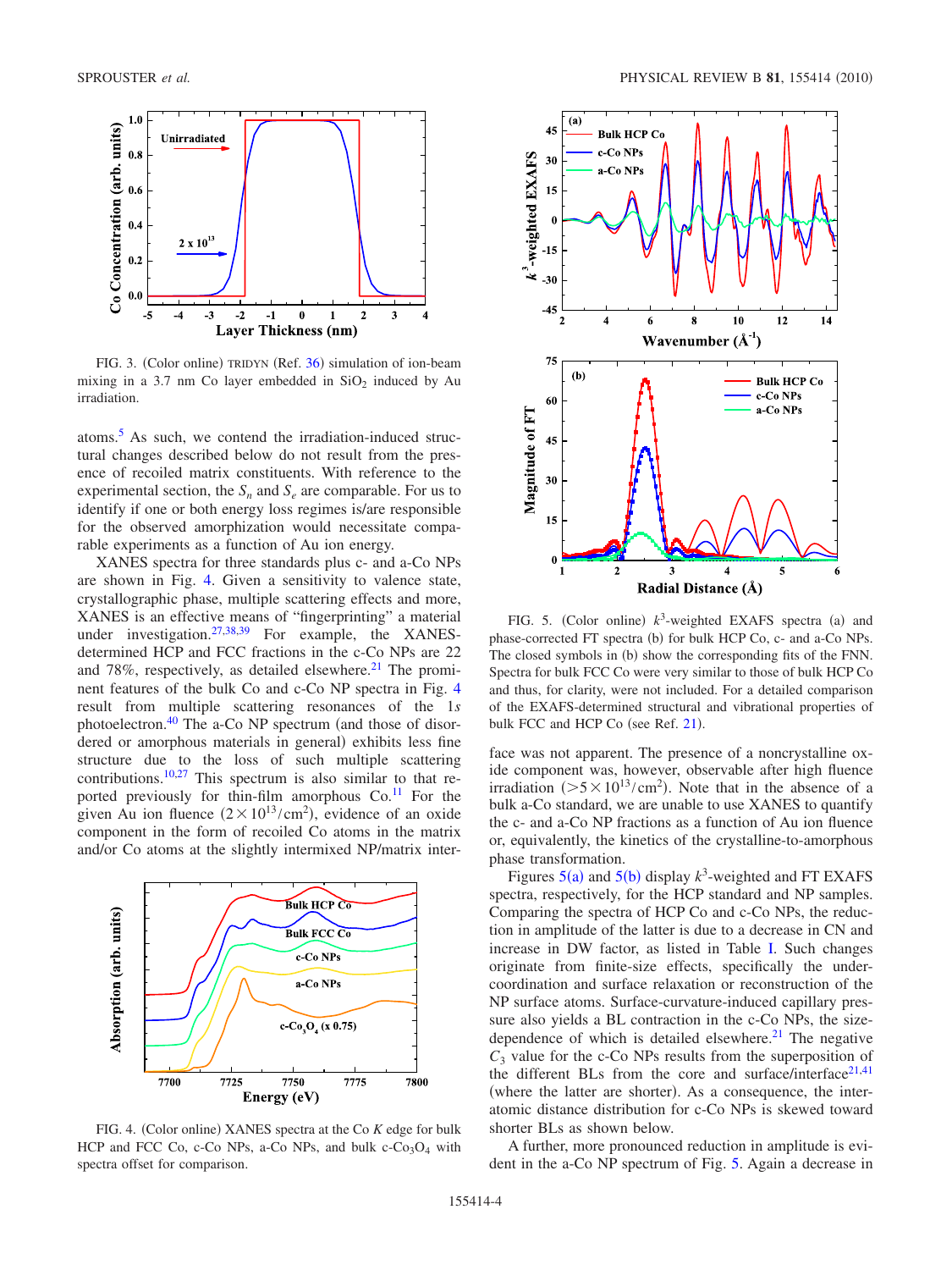<span id="page-4-0"></span>TABLE I. Refined structural parameters (from EXAFS) and mean NP diameter (from SAXS) for bulk HCP Co, c-Co NPs, a-Co NPs and a-Co NPs annealed at 100 and 400 °C. BL,  $\sigma^2$ ,  $C_3$ , and CN are the bondlength, Debye-Waller factor, third cumulant and coordination number, respectively. The " $\chi^{2}$ " values denote the quality of the fits.

| Sample                    | BL<br>$\rm(\AA)$ | $\sigma^2$<br>$(10^{-3} \text{ Å}^2)$ | $C_3$<br>$(10^{-5} \text{ Å}^3)$ | $x^2$ | CN<br>(atoms) | <b>Size</b><br>(nm) |
|---------------------------|------------------|---------------------------------------|----------------------------------|-------|---------------|---------------------|
| <b>Bulk HCP</b>           | 2.481(0.002)     | 2.63(0.13)                            | $-3.2(3.9)$                      | 264   | 12            |                     |
| c-Co NPs                  | 2.469(0.003)     | 4.08(0.16)                            | $-13.3(4.8)$                     | 404   | 10.0(0.2)     | 3.7(1.0)            |
| a-Co NPs                  | 2.491(0.004)     | 12.45(0.72)                           | 78.9 (13.3)                      | 712   | 7.8(0.9)      | 3.6(1.0)            |
| a-Co NPs/100 $\degree$ C  | 2.486(0.007)     | 12.24(0.82)                           | 82.0 (13.4)                      | 673   | 7.7(0.6)      | 3.6(1.0)            |
| a-Co NPs/400 $^{\circ}$ C | 2.466(0.004)     | 7.41(0.25)                            | $-22.1(7.8)$                     | 450   | 9.0(0.7)      | 3.6(1.0)            |

CN (due to less efficient atomic packing) and, to a greater extent, an increase in the DW factor (due to greater structural disorder) drives this change (see Table [I](#page-4-0)). Furthermore, an increase in BL and a change of sign in  $C_3$  are also observed. Similar structural changes have been observed in amorphous semiconductors<sup>2,[42](#page-7-39)[,43](#page-7-40)</sup> and attributed to, respectively, the increase in disorder intrinsic to the amorphous phase and the sampling of more anharmonicity in the interatomic potential. Comparing c- and a-Co NPs, the changes in *all* four structural parameters (CN, DW factor, BL, and  $C_3$ ) are consistent with theoretical predictions for the amorphous phase of an elemental metal[.44](#page-7-41) Note also the lack of scattering beyond the FNN shell in the a-Co NP spectrum, in stark contrast to the c-Co NP counterpart where contributions from the first four NN shells are readily apparent. Such a trend is typical of the crystalline-to-amorphous phase transformation<sup>1[,2](#page-7-1)</sup> and thus further supports our assertion of amorphous phase formation upon irradiation of c-Co NPs.

Note that the CN for a-Co NPs listed in Table [I](#page-4-0) is necessarily influenced by finite-size effects. Given the nil change in NP diameter upon irradiation and assuming  $(CN_{bulk \text{a-Co}}/CN_{bulk \text{c-Co}}) = (CN_{a-Co \text{NPs}}/CN_{c-Co \text{NPs}})$ , we estimate the CN of bulk a-Co to be approximately 9.4 atoms, in excellent agreement with that previously determined for thinfilm a-Co formed by vapor deposition and stable only at low temperatures.<sup>11</sup>

The interatomic distance distribution shown in Fig. [6](#page-4-1) was reconstructed from the EXAFS-determined structural parameters following reference<sup>45</sup> and using a photoelectron mean free path of 8 Å. This figure best illustrates the irradiationinduced changes and also enables direct comparison with MD simulations. We show results for the latter with a quench rate  $(R_T)$  of 1.0 K/fs, typical of the relaxation of a collision cascade.<sup>14</sup> A slower  $R_T$  of 0.1 K/fs yielded a nominally higher amplitude consistent with a slightly less disordered, more crystalline-like structure. Clearly the MD simulation agrees extremely well with the experiment, reproducing the width and positive asymmetry of the distribution.

As anticipated, Au ion irradiation of bulk HCP and FCC Co standards yielded no change in the structural parameters of these crystalline metals, consistent with the general inability to form an irradiation-induced amorphous phase in an elemental metal as discussed earlier. A similar result was achieved with large c-Co NPs, 13.2 nm in diameter, embedded in  $SiO<sub>2</sub>$  where bulklike structural and vibrational properties were measured both before and after ion irradiation.<sup>21,[39](#page-7-36)</sup> In contrast, amorphization was apparent for 3.7 (this paper) and 5.2 nm (not shown) c-Co NPs. Such results demonstrate a critical size between 5.2 and 13.2 nm above which amorphous phase formation is not possible for the given irradiation conditions. Finite-size effects, we suggest in the form of inherent structural disorder, clearly play a significant role in enhancing the sensitivity of embedded NPs to ion irradiation. Though the surrounding matrix may aid in stabilizing the amorphous NP structure, our measurements with large c-Co NPs demonstrate that the presence of the matrix alone does not enhance the sensitivity of embedded NPs to ion irradiation.

The thermal stability of the a-Co NPs was investigated via *ex-situ* annealing of the as-irradiated EXAFS sample at temperatures of  $100-400$  °C for 1 h. Annealing at  $100$  °C yielded no observable changes in the FT EXAFS spectra or the structural parameters as shown in Fig. [7](#page-5-1) and Table [I,](#page-4-0) respectively. Scattering contributions from beyond the FNN shell, as consistent with the onset of recrystallization, were apparent at annealing temperatures of 200 °C and above. A spectrum following annealing at 400 $\degree$ C is included in Fig. [7](#page-5-1) and structural parameters are listed in Table [I.](#page-4-0) As expected, the amorphous-to-crystalline transformation yields an increase in CN, a decrease in both BL and DW factor and a positive-to-negative change in value of  $C_3$ . A component of

<span id="page-4-1"></span>

FIG. 6. (Color online) Reconstructed interatomic distance distributions of the FNN shell of bulk HCP Co, c- and a-Co NPs from EXAFS-determined structural parameters in Table [I,](#page-4-0) compared to MD simulations.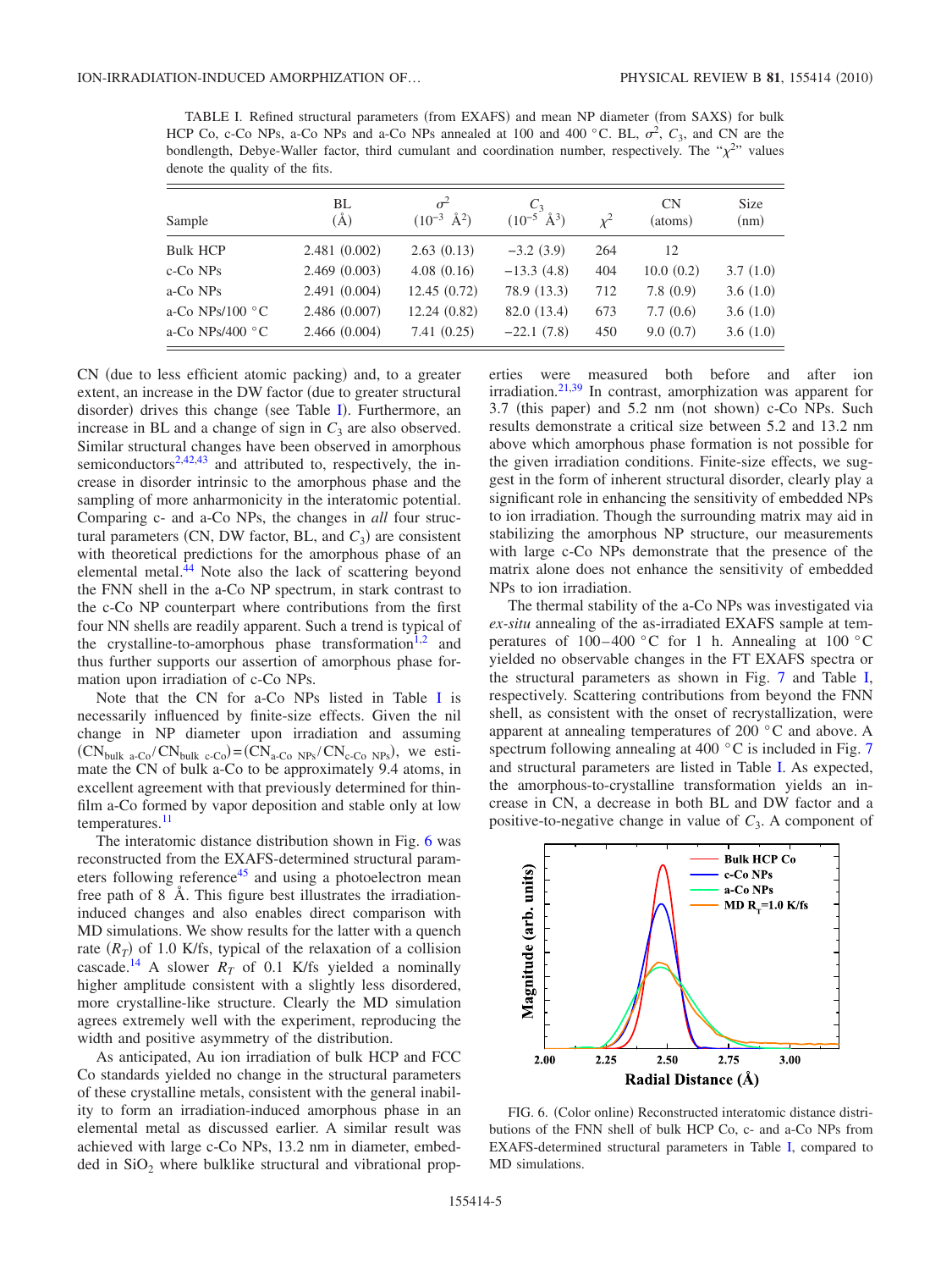<span id="page-5-1"></span>

FIG. 7. (Color online) FT EXAFS spectra for unirradiated c-Co NPs, as-irradiated a-Co NPs, and a-/c-Co NPs annealed at 100/400 °C for 1 h.

residual disorder does, however, remain and thus higher annealing temperatures might be required to completely recover a structural state akin to unirradiated c-Co NPs[.46](#page-7-43) None-the-less, our ability to recrystallize the material at low annealing temperatures further supports our assertion that the presence of recoiled impurities was not responsible for the amorphous phase formation.

The result described above for annealing at 100  $\degree$ C is of technological importance, demonstrating embedded a-Co NPs are stable at and above ambient conditions in contrast to thin-film a-Co that recrystallizes at  $\sim$ 220 K.<sup>11</sup> As such, there is potential to exploit the possibly novel optical and/or magnetic properties associated with the amorphous phase in devices operating at room temperature. For our NP samples, the a-Co phase may well be stabilized by the surrounding amorphous  $SiO<sub>2</sub>$  matrix. Furthermore, recrystallization of the entire NP ensemble necessitates a nucleation event in each individual NP in contrast to the potentially single nucleation event required in a continuous thin film. Indeed, comparing our a-Co NP results with those of thin-film a-Co suggests that the recrystallization process of a-Co may be nucleation limited.

Temperature-dependent FT EXAFS spectra are shown in Fig. [8](#page-5-2) for samples of bulk HCP Co, c-Co NPs and a-Co NPs. As mentioned above, the EXAFS amplitude is influenced by the DW factor which is comprised of *structural* and *thermal* components. As the measurement temperature increases so does the latter and as a consequence a decrease in amplitude is apparent in Fig. [8.](#page-5-2) The thermally-induced damping of the amplitude is more pronounced in the bulk HCP Co and c-Co NPs compared to that of the a-Co NPs. As we show and calculate below, this trend is characteristic of a greater Einstein temperature for the a-Co NPs. Knowledge of such a change in the vibrational density of states is key to the understanding of thermodynamic properties including the heat capacity, vibrational entropy, mean sound velocity and thermal conductivity.<sup>47</sup>

Figure  $9(a)$  $9(a)$  shows the measurement-temperature dependence of the DW factor, obtained from individual fits of the FNN shell, for all samples. Values for both the c- and a-Co NPs are offset from those of bulk HCP Co due to greater

<span id="page-5-2"></span>

FIG. 8. (Color online) FT EXAFS spectra for bulk HCP Co (a), c-Co NPs (b), and a-Co NPs (c) as a function of measurement temperature.

*structural* disorder  $(\sigma_S^2)$ , assumed to be temperatureindependent. For any given sample, the general increase in DW factor as a function of measurement temperature is due to an increase in *thermal* disorder. Also included in Fig. [9](#page-6-2)(a) are fits to an Einstein model $48$  given by

$$
DW = \frac{\hbar^2}{2\mu k_B \Theta_E} \frac{1 + \exp(-\Theta_E/T)}{1 - \exp(-\Theta_E/T)} + \sigma_S^2,
$$
 (1)

<span id="page-5-0"></span>where  $\Theta_E$  is the Einstein temperature, *T* is the measurement temperature,  $k_B$  is the Boltzmann constant,  $\hbar$  is Planck's constant divided by  $2\pi$  and  $\mu$  is the reduced mass of the atomic pair under investigation. Calculated parameters are listed in Table [II.](#page-6-3) Comparing the bulk HCP Co and c-Co NPs, the decrease in  $\Theta_E$  for the latter indicates the mean vibrational frequency has shifted to lower values. We have previously attributed such behavior to the dominant influence of loosely-bound disordered surface/interfacial atoms<sup>21[,49,](#page-7-46)[50](#page-7-47)</sup> as consistent with theoretical predictions.<sup>51</sup> Surprisingly, a significant increase in  $\Theta_E$  was measurable for the a-Co NPs. Though we have reported similar observations for a-Cu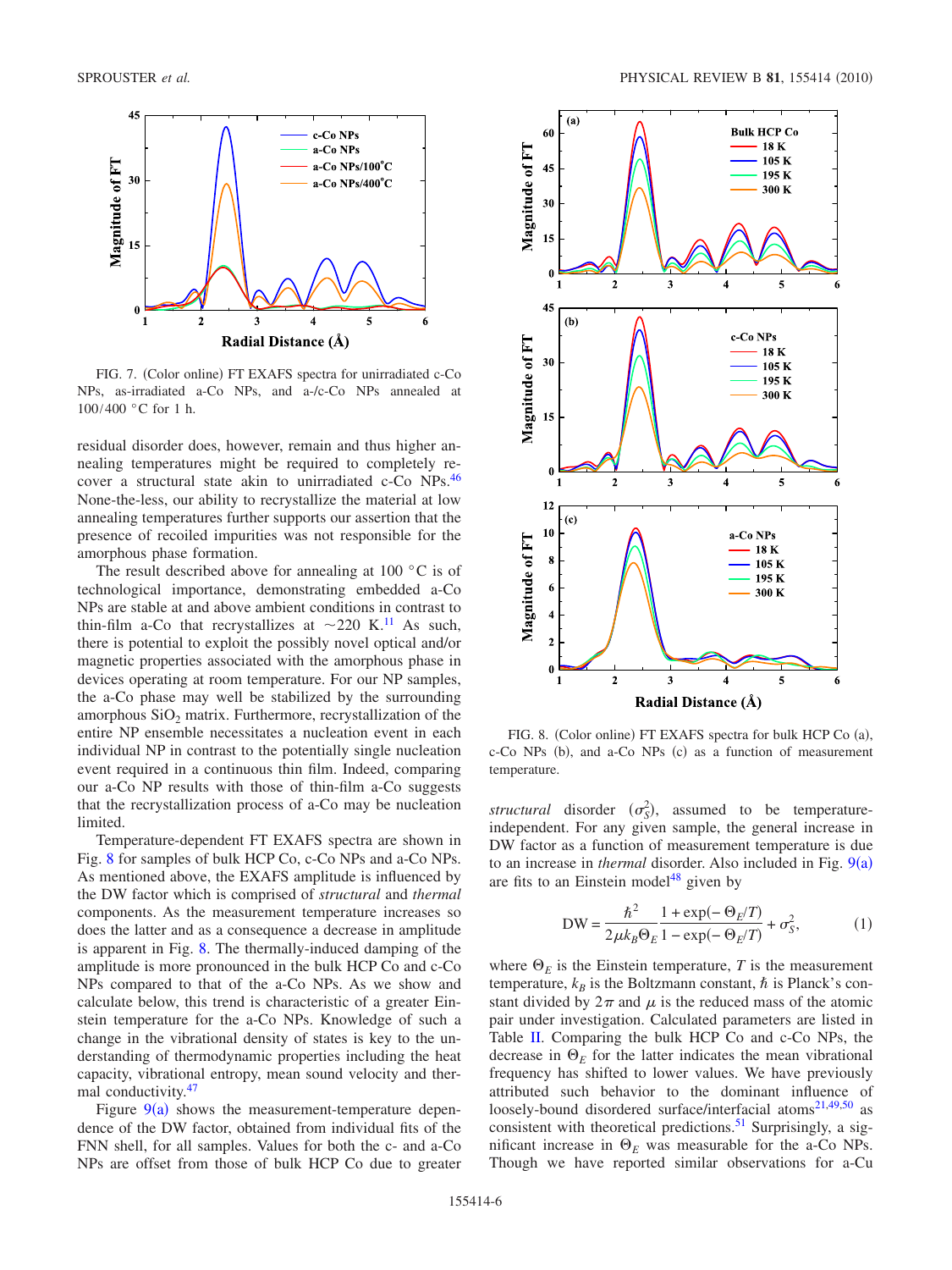<span id="page-6-2"></span>

FIG. 9. (Color online) Thermal evolution of the FNN shell DW factor (a) and  $C_3$  (b) for bulk HCP Co, c- and a-Co NPs. Solid lines in (a) and (b) are fits with Eqs.  $(1)$  $(1)$  $(1)$  and  $(2)$  $(2)$  $(2)$ , respectively. Notice the break in the vertical axis.

NPs[,52](#page-7-49) intuitively one might expect the disorder inherent in the amorphous phase to induce a decrease in  $\Theta_E$ . [Compare, for example, bulk crystalline Ge  $(\Theta_E = 351 \text{ K})$  and amorphous Ge ( $\Theta_E$ =343 K) (Ref. [27](#page-7-24)).] An increase in  $\Theta_E$  implies bond stiffening, where the latter can result from an enhanced compressive state<sup>53</sup> or inhomogeneous internal strain.<sup>54</sup> Our result may reflect the former through the influence of the embedding matrix. With the measurable decrease in CN and increase in BL, a decrease in atomic density and increase in NP volume should accompany the crystalline-toamorphous phase transformation for a NP with a fixed number of atoms. While the loss of atoms via recoils lessens this constraint, we suggest the rigid embedding  $SiO<sub>2</sub>$  matrix impedes NP volume expansion and as a consequence drives  $\Theta_E$ upward. We are attempting to assess the validity of this suggestion by chemically dissolving the  $SiO<sub>2</sub>$  matrix postirradiation to produce a sufficient quantity of free-standing a-Co NPs to enable comparable temperature-dependent EX-AFS measurements.

<span id="page-6-1"></span>Like the DW factor, the asymmetry term  $C_3$  includes both structural  $(C_{3S})$  and thermal  $(C_{3T})$  contributions as defined in reference<sup>55</sup>

$$
C_3 = C_{3S} + C_{3T}
$$

<span id="page-6-3"></span>TABLE II. Einstein temperature  $(\Theta_E)$ , structural disorder  $(\sigma_S^2)$ , cubic anharmonicity constant  $(\beta)$ , and structural component of asymmetry  $(C_{3S})$  as determined by EXAFS.

| Sample          | $\Theta_F$<br>(K)       | $\frac{\sigma_S^2}{(10^{-3} \text{ Å}^2)}$ | β<br>$\left(\frac{\text{eV}}{\text{A}^3}\right)$ | $\frac{C_{3S}}{(10^{-5} \text{ Å}^3)}$ |
|-----------------|-------------------------|--------------------------------------------|--------------------------------------------------|----------------------------------------|
| <b>Bulk HCP</b> | $294.0(1.0)$ 0.17 (0.1) |                                            | 1.06(0.09)                                       | $-4.0(0.6)$                            |
| c-Co NPs        | 283.5(1.2)              | 1.23(0.2)                                  | 1.78(0.10)                                       | $-13.7(0.8)$                           |
| a-Co NPs        | 320.8(4.5)              |                                            | $9.84(0.3)$ 11.69 (0.97)                         | 74.5(3.0)                              |

$$
C_{3T} = \frac{\hbar^6 \beta}{2\mu^3 k_B^4 \Theta_E^4} \frac{1 + 10[\exp(-\Theta_E/T)] + [\exp(-\Theta_E/T)]^2}{\{1 - [\exp(-\Theta_E/T)]\}^2},\tag{2}
$$

where  $\beta$  is the cubic anharmonicity constant. Figure [9](#page-6-2)(b) shows the measurement-temperature dependence of  $C_3$ , obtained as above from individual fits to the FNN shell, for all samples. Also included are fits to Eq. ([2](#page-6-1)) with  $C_{3S}$  and  $\beta$ values listed in Table [II.](#page-6-3) The values of  $C_{3S}$  and  $\beta$  for the a-Co NPs are significantly enhanced relative to the bulk HCP Co and c-Co NPs. For  $C_{3S}$ , we have above ascribed such differences to the disorder-induced sampling of greater anharmonicity in the interatomic potential of the amorphous phase while our  $\beta$  result simply indicates the thermal evolution of the asymmetry in the interatomic distance distribution of the amorphous phase is more rapid relative to bulk HCP Co and c-Co NPs.

#### **IV. CONCLUSION**

<span id="page-6-0"></span>An amorphous phase stable at ambient conditions has been achieved in elemental Co through ion irradiation of small crystalline-Co NPs embedded in a SiO<sub>2</sub> matrix. Larger NPs and bulk crystalline FCC and HCP standards did not exhibit the same sensitivity to ion irradiation. We suggested the perturbed pre-irradiation structural state of the crystalline NPs was responsible for the observed ion irradiation sensitivity, potentially coupled with an embedding matrix to aid in stabilizing the amorphous phase. Our result for Co clearly demonstrated an amorphous phase can be formed in elemental metals other than Cu and the structural and vibrational properties of this amorphous Co phase were measured. The former were entirely consistent with theoretical predictions and MD simulations while the latter were characterized by considerable bond stiffening as attributed to a compressive state induced by the rigid embedding matrix.

## **ACKNOWLEDGMENTS**

We thank the Australian Research Council, Australian Synchrotron Research Program for financial support. Part of this research was undertaken on the SAXS/WAXS beamline at the Australian Synchrotron, Victoria, Australia. D.J.S. thanks B. Haberl and J. Sprouster for helpful suggestions and C. J. Glover for stimulating scientific discussions.